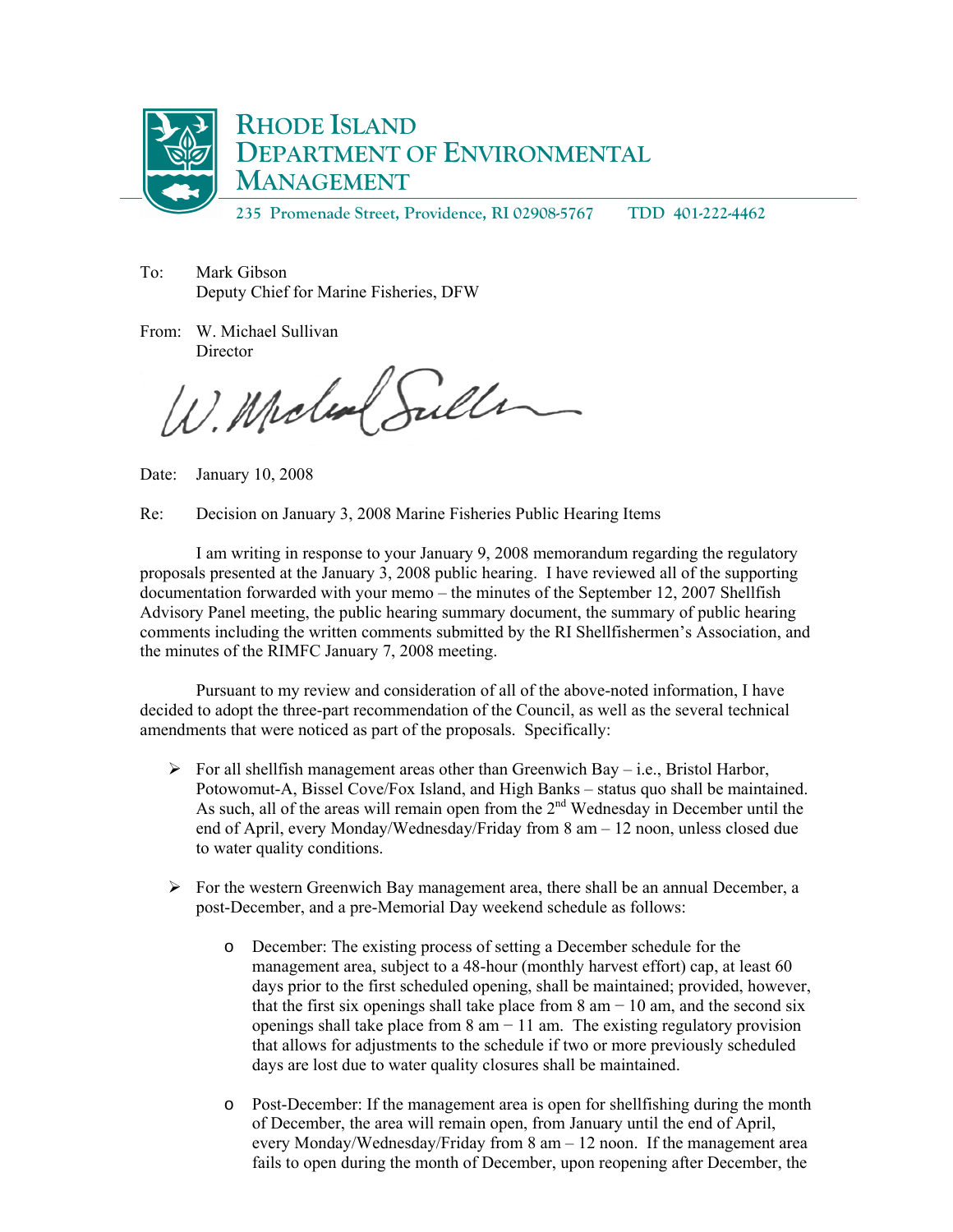first six openings shall take place on the first six Mondays/Wednesdays/Fridays from 8 am − 10 am, and the second six openings shall take place on the second six Mondays/Wednesdays/Fridays from 8 am  $-11$  am. Thereafter, the area will remain open from 8 am − 12 noon on all consecutive Mondays/Wednesdays/ Fridays until the end of April.

- o Pre-Memorial Day Weekend: The management area shall be open to shellfishing from 8 am − 12 noon on Monday/Wednesday/Friday during the one week immediately preceding Memorial Day weekend.
- o All of the above-noted schedules will remain subject to water quality conditions.
- $\triangleright$  All other technical amendments set forth in Option 3 of the proposed regulations are to be adopted.

In reaching this decision, I note that the essence of the proposal was introduced by the RI Shellfishermen's Association, and broached with -- though not formally endorsed by -- the Council's Shellfish Advisory Panel. At the January 3 public hearing, a total of 27 people attended, 16 offered comments, and all who commented, other than Chief Hall, offered support for either Option 3 or something akin to it, with the exception that the status quo be maintained in all management areas except Greenwich Bay. Chief Hall expressed the desire to see greater symmetry on the operational times of all management areas. We respect Chief Hall's views and will look to additional discussion in the future on this matter. And at the January 7 meeting of the full Council, which I attended, the Council was unanimous in support of Option 3 for Greenwich Bay, while maintaining the status quo for the other management areas.

As noted at the Council meeting by Councilman Anderson, the proposal, as characterized by the RI Shellfishermen's Association, has two objectives: 1) to help control the flow of product to the market when Greenwich Bay first opens every year, thereby contributing to price stabilization; and 2) to help maintain regulatory compliance with the 3-bushell daily limit. As noted by Dr. Anderson, and by you, it is not at all clear that the truncated openings will achieve their intended purpose. A two-hour initial opening is still likely to result in a sudden spike in landings; moreover, Chief Hall maintains that we are quite capable of effectively enforcing the 3-bushell daily limit in the management areas, regardless of how long they are open. Nonetheless, in the spirit of collaborative management, I am inclined to lend my support to a measure brought forth by industry and broadly embraced by the public and the Council. I appreciate the continuing interest of all involved to consider new management approaches, and I endorse the current proposal in that regard. I recognize that if this approach doesn't work, as intended, we will likely be back at the table, perhaps rethinking the whole management framework for Greenwich Bay. We will also be better equipped to move forward, based on the benefit of experience.

The most important, and most challenging, aspect of this new regulatory scheme will involve notification. Because the openings may be altered by water quality closures, we need to make every effort to ensure that the industry is properly notified, on a day-to-day basis, as to when they can fish in Greenwich Bay and for how long. This will be particularly important when the area first re-opens, and during the first few weeks thereafter. By copy of this memo, I will direct Associate Director Mouradjian to coordinate with the Divisions of Law Enforcement, Fish & Wildlife, the Office of Water Resources and our electronic technology staff to develop and implement an appropriate notification process in advance of the upcoming opening, slated for February 1.

This has been (another) challenging issue. I appreciate the hard work provided by you and your staff.